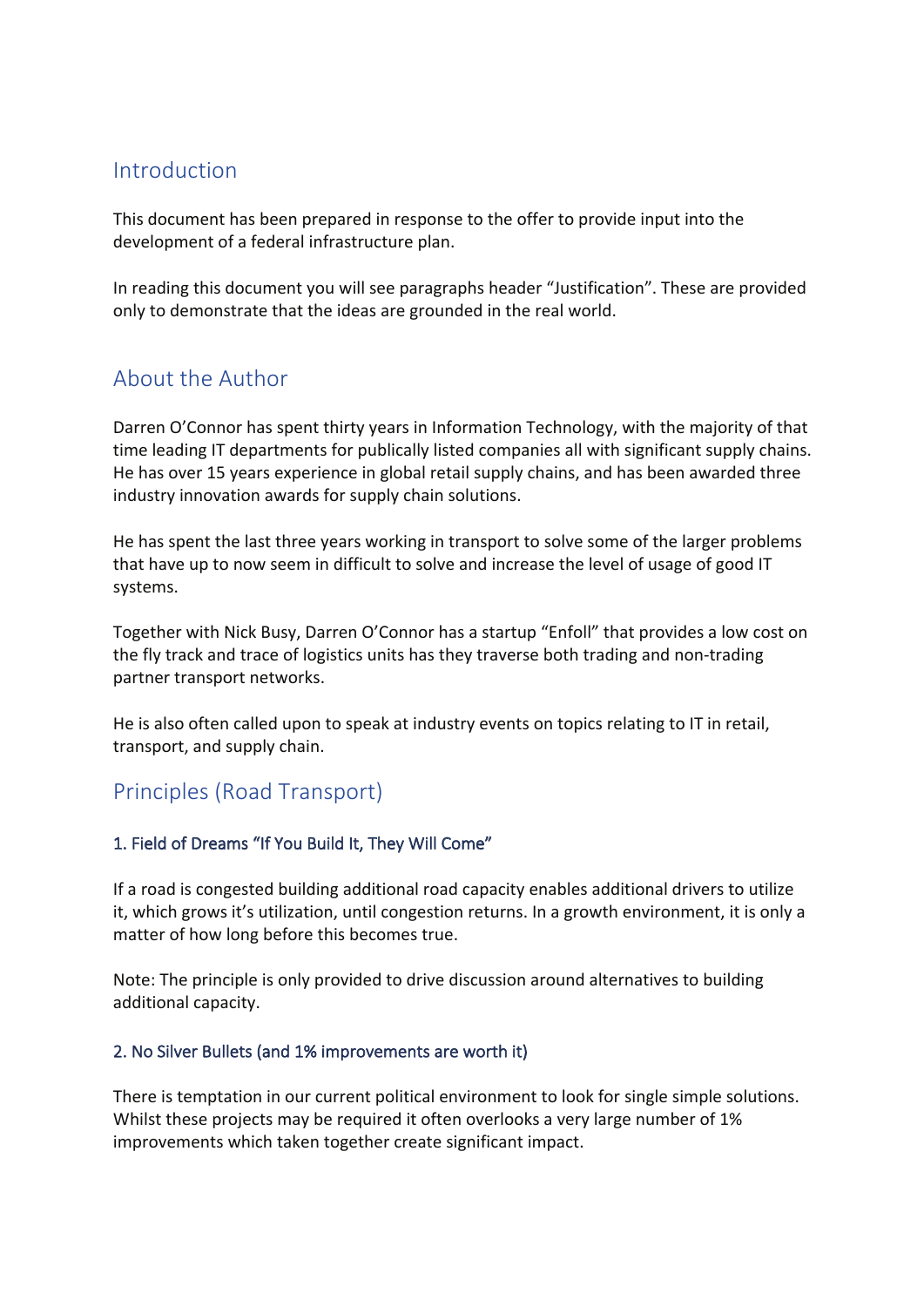Examples: Building tunnels, constructing large multilane roads etc.

#### 3. Long Design Life, Staged Realisation

Strategic assets have a long term (>40 years) design life and any built form needs to adapt over time as the requirements change. The design must demonstrate how the proposed initial solution adapts to change and minimizes disruption as changes are implemented over time.

Justification: Melbourne's CityLink Tulla section has had significant disruptive upgrades which could have been avoided with a better planned, and executed initial build 18 years ago. 

The nexus of road construction companies having a continuous income stream from road upgrades vs use by road users is currently biased toward the road construction companies and this needs Government to better represent road users.

#### 4. Network Redundancy

There are many parts of Victoria with single access roads in and out. In an environment where fire and flood are significant natural disasters have occurred this has resulted in loss of life.

Any investment schedule must prioritise the provision of alternative access paths to enable escape in the case of a catastrophic event.

Note: The design of these is not just a case of provide a different path otherwise we run the risk of creating further congestion. (See Road Closures below).

#### 5. Model Sensitivity Provided

All infrastructure project numerical models, no matter how well researched or developed, are approximate. Many have high errors or uncertainty in the prediction. Sensitivity analysis is to be included with significant projects.

Justification: Melbourne's Bolte Bridge (opened 1999) had had a significant design issue from day one with no planned model or process to correct it. Sensitivity analysis would be provided the impact of being out by a small amount.

#### 6. Build Trust

Today most facts can be verified same day. In the near future most facts will be able to be verified in real time. The only thing of substance many organisations, including government, will have is the trust of their customers. Any project which reduces trust will have a negative impact.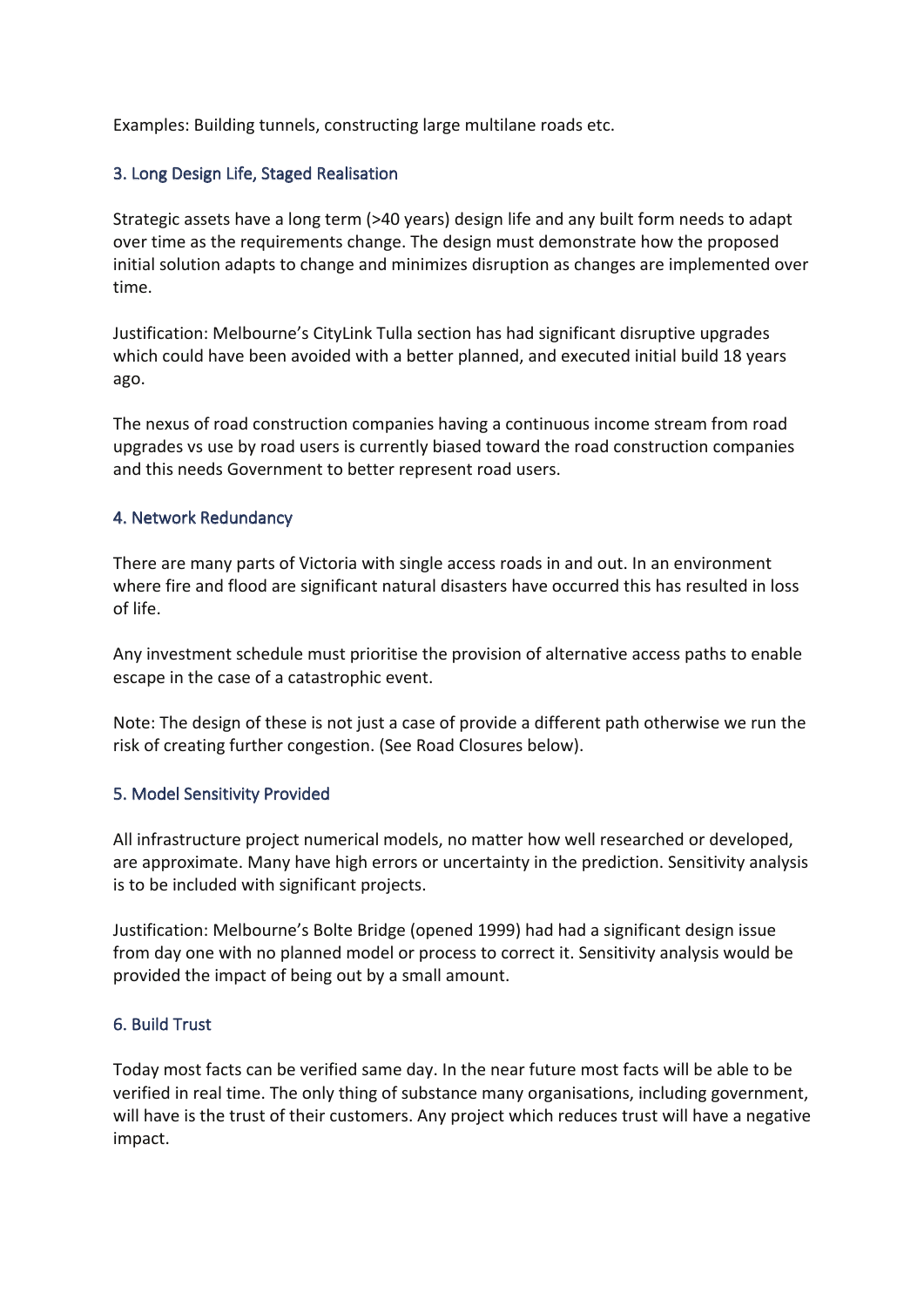Justification: We have had several cases in Victoria where Government Trust has been broken with significant negative consequences.

#### 7. Genuine Stakeholder Consultation (also aligned to Trust)

All stakeholder consultation needs to be genuine. Without genuine consultation an excellent understanding of requirements cannot be reached and designs will always be inferior to that where the requirements of all stake holders are clearly understood.

Note: Community Engagement is not the same as Community Consultation, and is also not satisfied by just informing the community of a prior decision.

Justification: The community consultation of the Citylink Tulla Widening projects in Melbourne is best described as informing the community of a prior decision not consulting with the result of significant community opposition, Victorian Senate reviews, and inferior design (Bell St bridge).

#### 8. Issues solved by Traffic Experts, with stakeholder consultation

Justification: Many existing traffic issues are referred to road construction companies with the result guaranteeing that it will involve constructing a road whereas there are significant examples of *road closures* being appropriate solutions.

#### 9. Use of Road Infrastructure is considered.

Any infrastructure project must take into consideration the uses the road will be put to.

Justification: Melbourne's western distributor project the carriage of dangerous goods not being allowed in tunnels has been ignored.

#### 10. Pre-existing Environment Requires Buffer Zones

The pre-existing built environment must be considered. Where significant assets (high speed roads, bridges etc) are to be located adjacent to schools, hospitals etc that buffer zones are created.

Justification: Under current legislation bridges of any height can be built immediately adjacent to school buildings.

#### 11. Best Road Designs are the Minimum Required

Poor performing road design patterns are blocked from reuse. Excellent performing design patterns are established as the baseline so there has be to a significant reason to get dispensation to build a poorer performing asset (beyond just cost).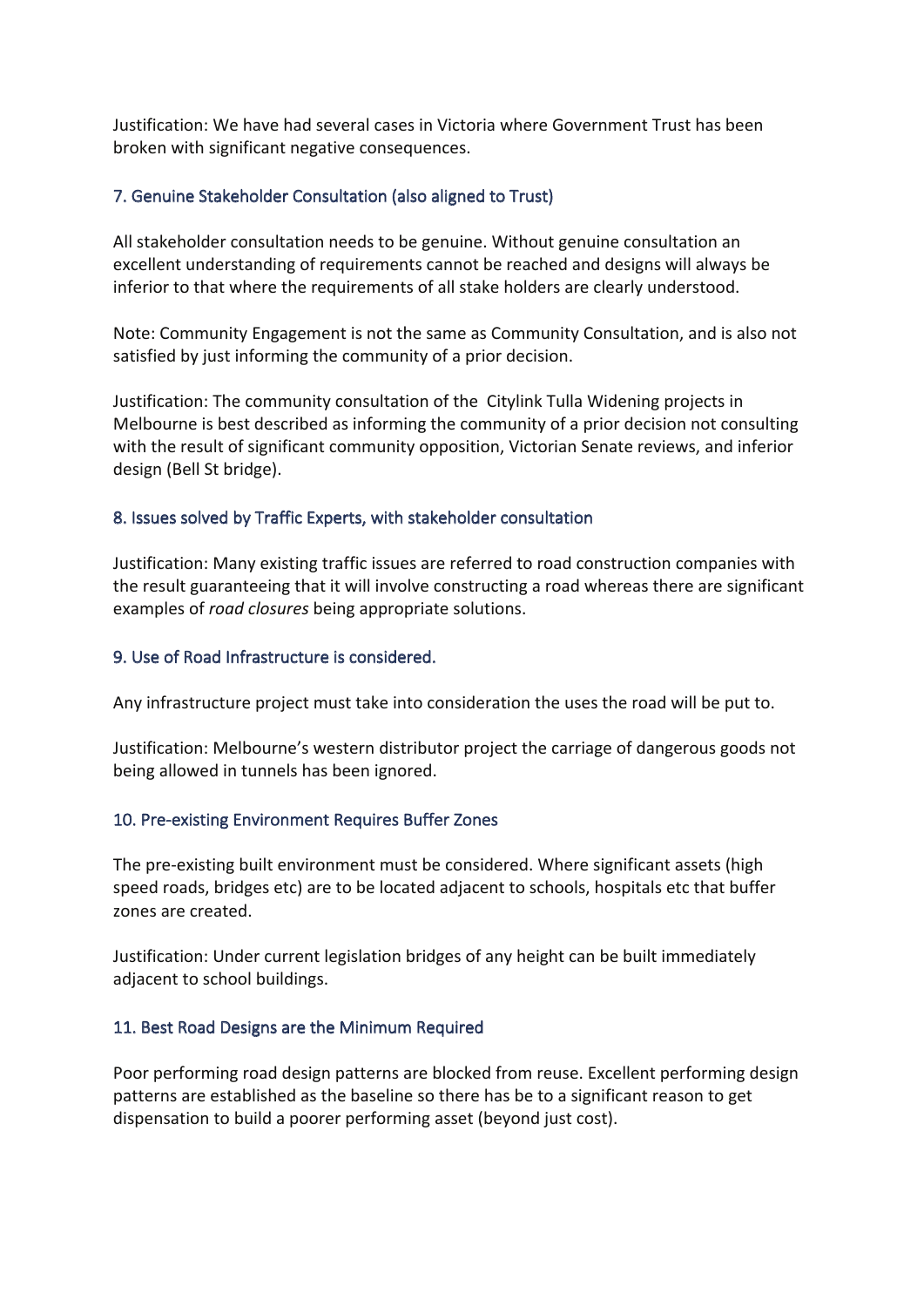Justification: The Bolte Bridge exit to the South East is an example of poor design that replaced an existing poor design in the prior Tullamarine / Calder Fwy intersection adjacent to Essendon Airport with the net result of just moving the congestion further towards the city.

## 12. Physical / Digital Equivalency

All projects Have digital equivalent assets that are publically available that mirror the physical asset.

# Recommended Initiatives

## 1. Digital Network

Digitization of the transport network. All future uses of our transport infrastructure are dependent on timely, publically available, accurate information on transport infrastructure.

The digital equivalent network provides (at a minimum):

- All signage along with a digital representation of the sign. (sign meta data)
- All road surface types
- All intersection restrictions (eg. no right turn, including hours of restriction)
- All road segment restrictions for the vehicle (speed, mass, length, width, height, class, axles), by lane, including any time/calendar based restrictions. Include any segments that require access planning, and control. Road closures, or downgrade of road service are to have validity periods to aid route planning.
- Road segment costs (Tolled, etc)
- All road content restrictions (freight, hazardous goods, class of vehicle)

In essence if it can be physically seen then it is represented in the database.

Provide the road base in both Australian Map Grid (GDA94) and GPS (WGS84) map grid bases to avoid small errors in translation.

Provide a mechanism for land developers, and other authorities to submit map updates as soon as the street names and alignments are known.

Justification: 

(1)Today the parts of this information that are available from providers with highly restrictive licensing wording that blocks its use. (google.com for example). (2) Data quality is poor.

## Dynamic Roadbase Updates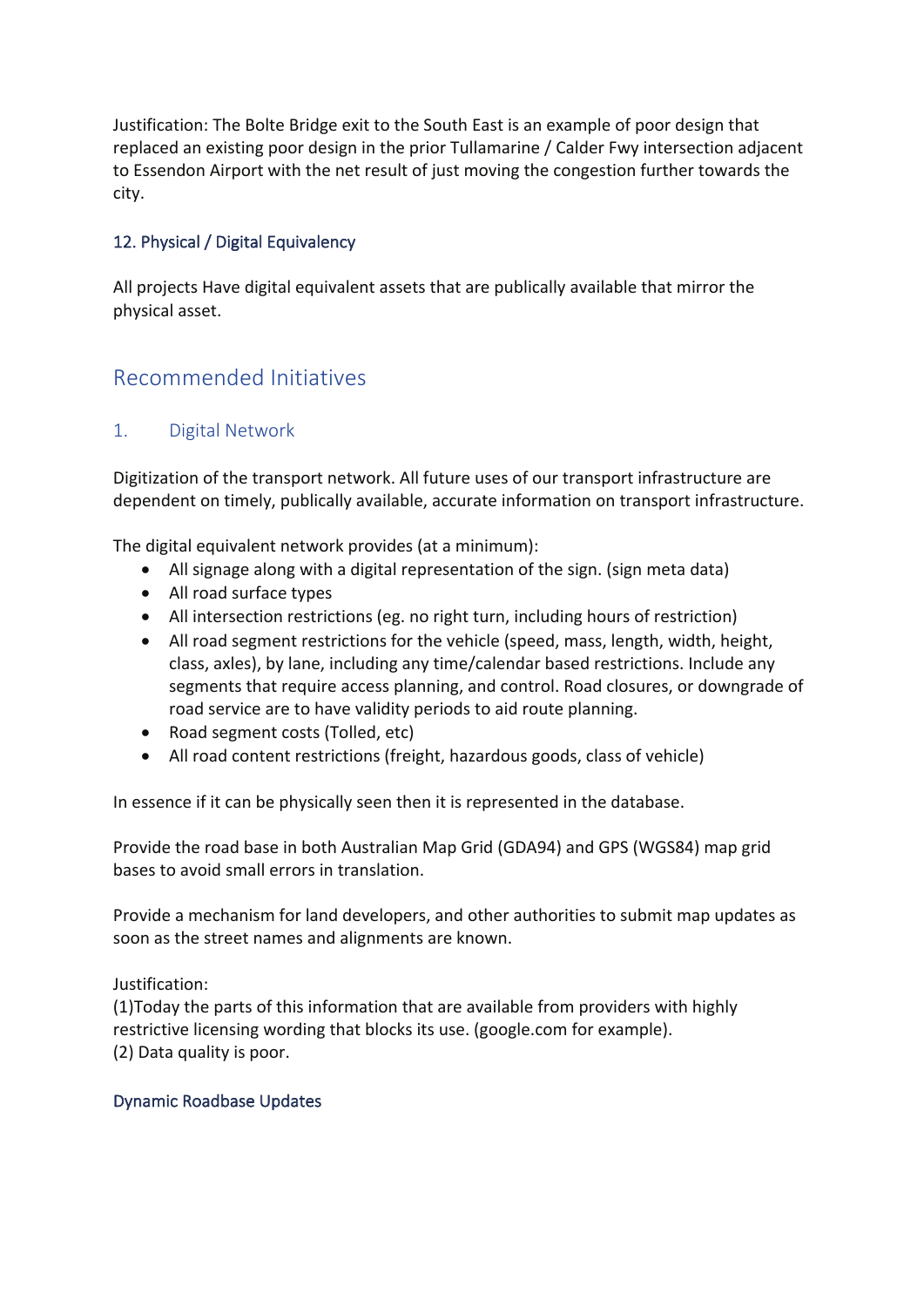In conjunction with signage manufacturers develop smart temporary signage that provides real time restriction information to the road database. Consider a temporary speed restriction sign being inserted into a digital representation of a road segment.

Encourage the vast reuse of this data, by providing research & development organizations funding to develop new uses including the development of route planning algorithms and make them freely available.

#### Land Parcel Linkage

Building on the G-NAF initiative link land parcel information to the G-NAF data. This will enable the rapid development of geofences to trigger arrival, onsite and departure states.

#### Road Usage History

For each time period by road segment historic traffic speed.

Enable other correlated data providers such as they Bureau of Meteorology to provide data aligned to the same time period.

Use all possible techniques and services to enable the capture of this data. Road sensors, road user hand held devices, road user, vehicle mounted devices, remote sensors, etc. To avoid any privacy issues insist the data be collected anonymously.

#### **Current Road Usage**

Provide current real time road segment traffic speed. Use all possible techniques and services to enable the capture of this data. Road sensors, road user hand held devices, road user, vehicle mounted devices, remote sensors, etc. To avoid any privacy issues insist the data be collected anonymously.

# Mathematical Models

There are many areas of transportation where the models and algorithms we have today are poor and require improvement. These are opportunities for Australian companies to develop services around but they require the data to realise them.

Areas are:

- Congestion Modelling (and prediction)
- Congestion Avoidance Algorithms
- Dynamic Route (Multi-Stop) Planning Algorithms

Routing solutions when implemented in transport network with exposure to complex road network (Melbourne / Sydney) have significant positive productivity improvements. (in the order of  $10 - 20%$  per day) which has the net effect of reducing the road occupancy time for a vehicle per day. These vehicles are often significant users of the road network and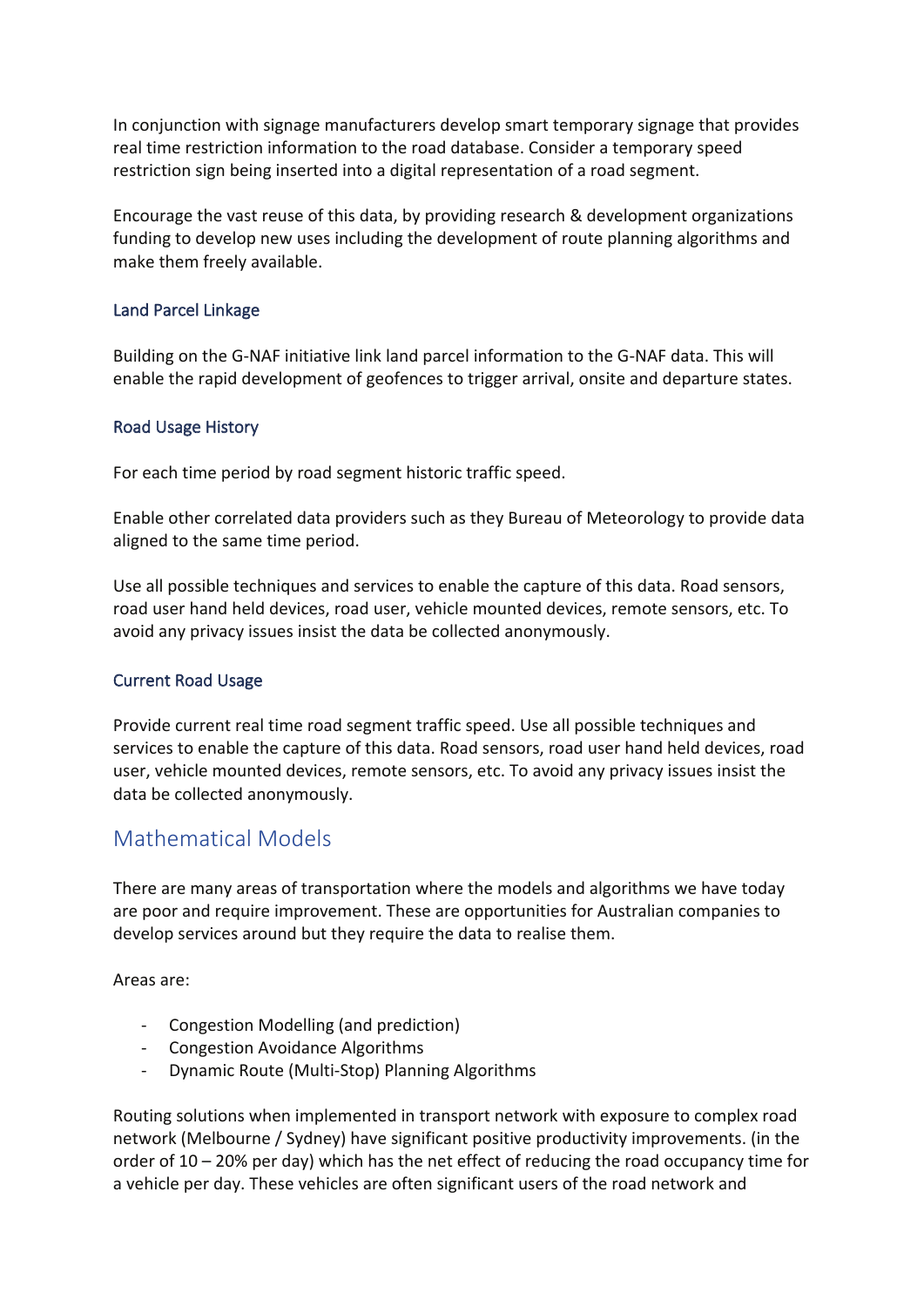removing them from the roads will have a significant positive road utilization and transport productivity impact.

# Road Closures

Using the digital model and road utilization data above identify where permanent road closures would have a positive impact.

See: https://en.wikipedia.org/wiki/Braess%27s\_paradox

# Known Best Practices Not Implemented

There are many known best practices that are not wide spread or commonly implemented. These represent the existing low hanging fruit of productivity improvements.

I do not accept the position that all the low hanging productivity improvements have been implemented. There is always something which can be done.

## 2. Auto-Identification

It is currently widespread practice to NOT label freight with automatically readable labels including the now 40 year old humble barcode. Yet the benefits of this are well known.

Even where barcodes are used they are not standards based and globally unique.

There are several not for profit organizations, one global  $-$  GS1, and the other focused on North America (ANSI-MH10), who control identifier assignment.

There are restrictive terms in GS1's agreement that restrict data service providers issuing globally unique identifiers which limits the use of creation of identifiers to members of the association.

I encourage our Federal Government to work with GS1 to develop products and services that enable the widespread practice of labelling all consignments with globally unique standards based identifiers.

The Federal Government are a significant purchaser of goods and services which arrive via thousands of individual supply chains. Encouraging these agencies the insisit on the use of auto-identifier technology and globally unique identifiers within government supply chains would push the use of this technology into the broader transport industry whilst enabling direct benefits to government.

Cost is no longer a barrier as solutions are available for all of these with capital cost of less than \$100 and opex of under \$40 / month.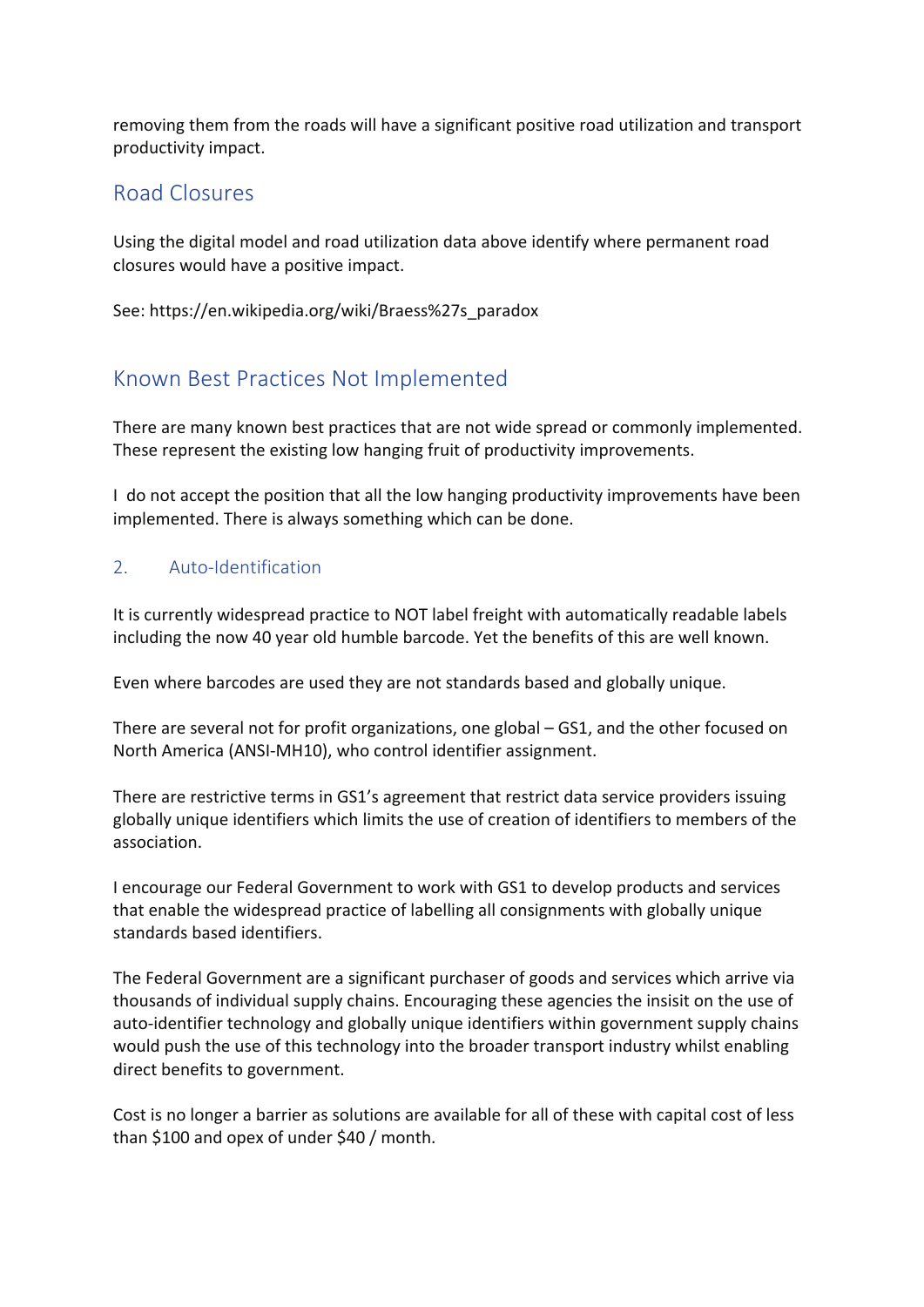# 3. Distribution Centres (Pickup and Delivery)

It is remains current practice in many environments to receive goods in the morning, and dispatch in the afternoon. By working with industry bodies (in particular retailers) change this practice. It reduces their cost, and the supporting roads required.

For example: semi trailer delivering to a distribution centre arrives full, and leaves empty in the morning. In the afternoon an empty semi trailer arrives and leaves full. This practice guarantees those vehicles occupy the road twice as long as they should.

I encourage Governments to work with the retailer associations to drive changes in behavior across the industry.

## 4. Distribution Centres (Consolidated Delivery)

Current practice has many transport companies delivering to the same Distribution Centre. Whilst an individual transport company can consolidate deliveries within their organization no capacity for this exists across several transport companies without special arrangements.

I encourage Government to work with retailer associations to encourage retailers to enable the consolidation of deliveries into their Distribution Centres.

# 5. Other (Consolidated Delivery)

Current practice has many transport companies delivering to the same location. Whilst an individual transport company can consolidate deliveries within their organization no capacity for this exists across several transport companies without special arrangements.

I encourage Government to identify alternatives such as freight exchanges to allow increased interchange of freight within the network.

Improvements in global track and track and Proof of Delivery have removed the barrier to using these technologies

## 6. Industrial Agreements

The current industrial agreement covering transport drivers considers overtime on a daily basis for hours in excess of the prescribed shift. This, coupled with meal allowances, has effect of creating an incentive for drivers to take longer than necessary to complete a given set of tasks.

There is anecdotal and empirical evidence that professional drivers have different driving behavior in the morning and afternoon.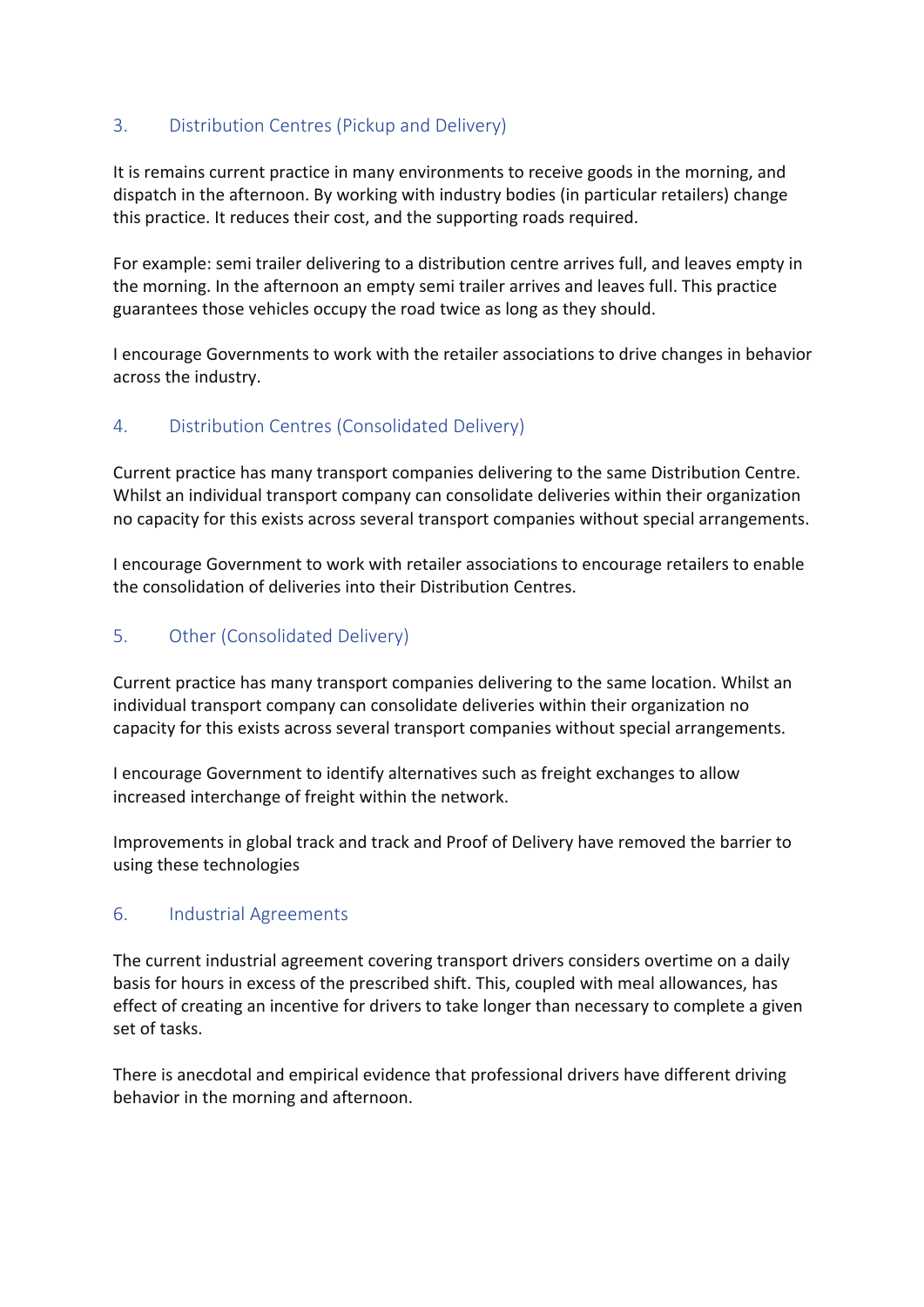I encourage Government to look at the industrial award structure, and in conjunction with all stakeholder provide a living wage with appropriate compensation for overtime that does not build in this incentive.

## 7. Identity

Digital identity is used in many parts of interacting with government. But using the same systems in a more broader context is blocked by restrictive terms on the identifiers.

The Australian Customs Service has implemented digital certificate identities which would be useful in many other settings but cannot be.

Similarly ASIC has identifying capability that cannot be reused.

I encourage Government to look at broader use cases of existing identity systems with a view to enabling their use in broader applications.

## 8. Physical Asset Tracking (Telematics)

The use of vehicle telematics is low in many segments, but increasing, develop incentive programs to enable all commercial vehicles to implement this technology. It has enormous benefits to Fringe Benefits Tax compliance, fuel theft reduction and lone worker safety.

The existing telematics systems rely on expensive 3/4G wireless radio solutions. Tomorrows are based on Internet of Things Long Range radio (LoRaWAN) messaging which has significantly lower cost and power requirements making it available for use in unpowered assets.

The ACMA has currently enabled the 915Mhz spectrum for this technology and is already advanced in their governance of this spectrum. However as more devices are added spectrum congestion will likely occur especially given the class based license utilized.

I recommend the ACMA continue to encourage the low cost use of these networks and to relax their rules to allow loosely coupled not for profit associations to operate nodes on these networks without requiring a carrier license.

# **Other Questions**

## 9. Traffic Lights

There is no global standard on the "Green" phase of traffic light lantern sequence. Some jurisdictions (UK) have a AMBER+RED short sequence prior to GREEN that is still in Australia but being phased out in favor of a direct from RED to GREEN sequence.

Given that it provides drivers with a notification that the lantern is about to go green why is being changed in Australia?